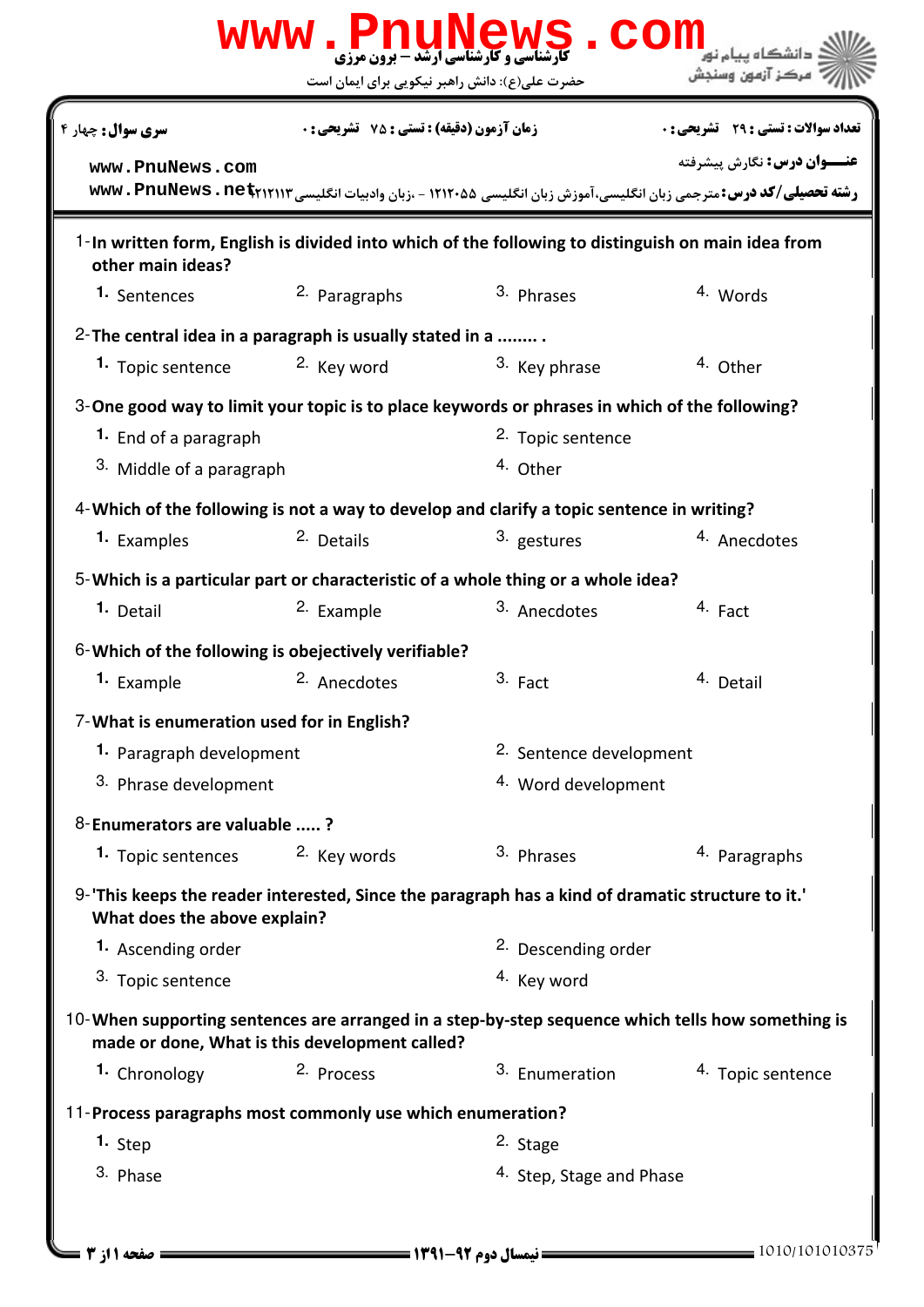|                                             | WWW . PnuNews                                                                                        |                                                    | COM                                                                                                             |
|---------------------------------------------|------------------------------------------------------------------------------------------------------|----------------------------------------------------|-----------------------------------------------------------------------------------------------------------------|
|                                             | حضرت علی(ع): دانش راهبر نیکویی برای ایمان است                                                        |                                                    | مركز آزمون وسنجش                                                                                                |
| سری سوال: چهار ۴                            |                                                                                                      | <b>زمان آزمون (دقیقه) : تستی : 75 ٪ تشریحی : 0</b> |                                                                                                                 |
| www.PnuNews.com                             |                                                                                                      |                                                    | <b>عنـــوان درس:</b> نگارش پیشرفته                                                                              |
|                                             |                                                                                                      |                                                    | رشته تحصیلی/کد درس: مترجمی زبان انگلیسی، آموزش زبان انگلیسی ۱۲۱۲۰۵۵ - ،زبان وادبیات انگلیسی www . PnuNews . net |
| 12-Which includes choice of verb and tense? |                                                                                                      |                                                    |                                                                                                                 |
| 1. Time clue                                |                                                                                                      | <sup>2</sup> Repetition                            |                                                                                                                 |
| 3. Pronoun reference                        |                                                                                                      | 4. Step                                            |                                                                                                                 |
|                                             | 13-What are the words and phrases used to join two complete grammatical sentences?                   |                                                    |                                                                                                                 |
| 1. Sentences connectors                     |                                                                                                      | 2. Key words                                       |                                                                                                                 |
| <sup>3.</sup> Topic sentence                |                                                                                                      | <sup>4.</sup> Key phrases                          |                                                                                                                 |
|                                             | 14-What are Conjunctions of cause and effect always preceded by?                                     |                                                    |                                                                                                                 |
| 1. Semicolons                               | 2. Periods                                                                                           | 3. Commas                                          | 4. Question mark                                                                                                |
| the third, and so on?                       | 15-In what does the first event leads to or influences the second, the second leads to or influences |                                                    |                                                                                                                 |
| 1. Chain reaction                           |                                                                                                      | <sup>2.</sup> Cause-effect                         |                                                                                                                 |
| <sup>3.</sup> Chronological order           |                                                                                                      | <sup>4.</sup> Ascending order                      |                                                                                                                 |
| 16-What does pointing out likenesses mean?  |                                                                                                      |                                                    |                                                                                                                 |
| 1. Contrast                                 |                                                                                                      | 2. Comparison                                      |                                                                                                                 |
| 3. Structural signals                       |                                                                                                      | <sup>4.</sup> Effect                               |                                                                                                                 |
| paragraph?                                  |                                                                                                      |                                                    | 17-How many ways are there in which to organize your material when you wish to develop a contrast               |
| 1. One                                      | $2.$ Two                                                                                             | 3. Three                                           | 4. Four                                                                                                         |
|                                             | 18-Which structures are used in writing paragraphs of comparison?                                    |                                                    |                                                                                                                 |
| 1. Listing signals                          |                                                                                                      | 2. Enumerator similarities                         |                                                                                                                 |
|                                             | 3. Listing signals and Enumerator similarities                                                       | 4. None                                            |                                                                                                                 |
|                                             | 19-Which of the following is a paragraph of definition?                                              |                                                    |                                                                                                                 |
| 1. Formal definition                        |                                                                                                      | 2. Stipulated definition                           |                                                                                                                 |
| 3. Option 1and 2                            |                                                                                                      | 4. None                                            |                                                                                                                 |
|                                             | 20-What is/are a basic structure used in writing definitions?                                        |                                                    |                                                                                                                 |
|                                             | 1. Those associated with distinguishing features                                                     |                                                    |                                                                                                                 |
|                                             | <sup>2.</sup> Those associated with the choice of verb                                               |                                                    |                                                                                                                 |
| 3. Option 1 and 2                           |                                                                                                      |                                                    |                                                                                                                 |
| 4. None                                     |                                                                                                      |                                                    |                                                                                                                 |
|                                             |                                                                                                      |                                                    |                                                                                                                 |
|                                             |                                                                                                      |                                                    |                                                                                                                 |